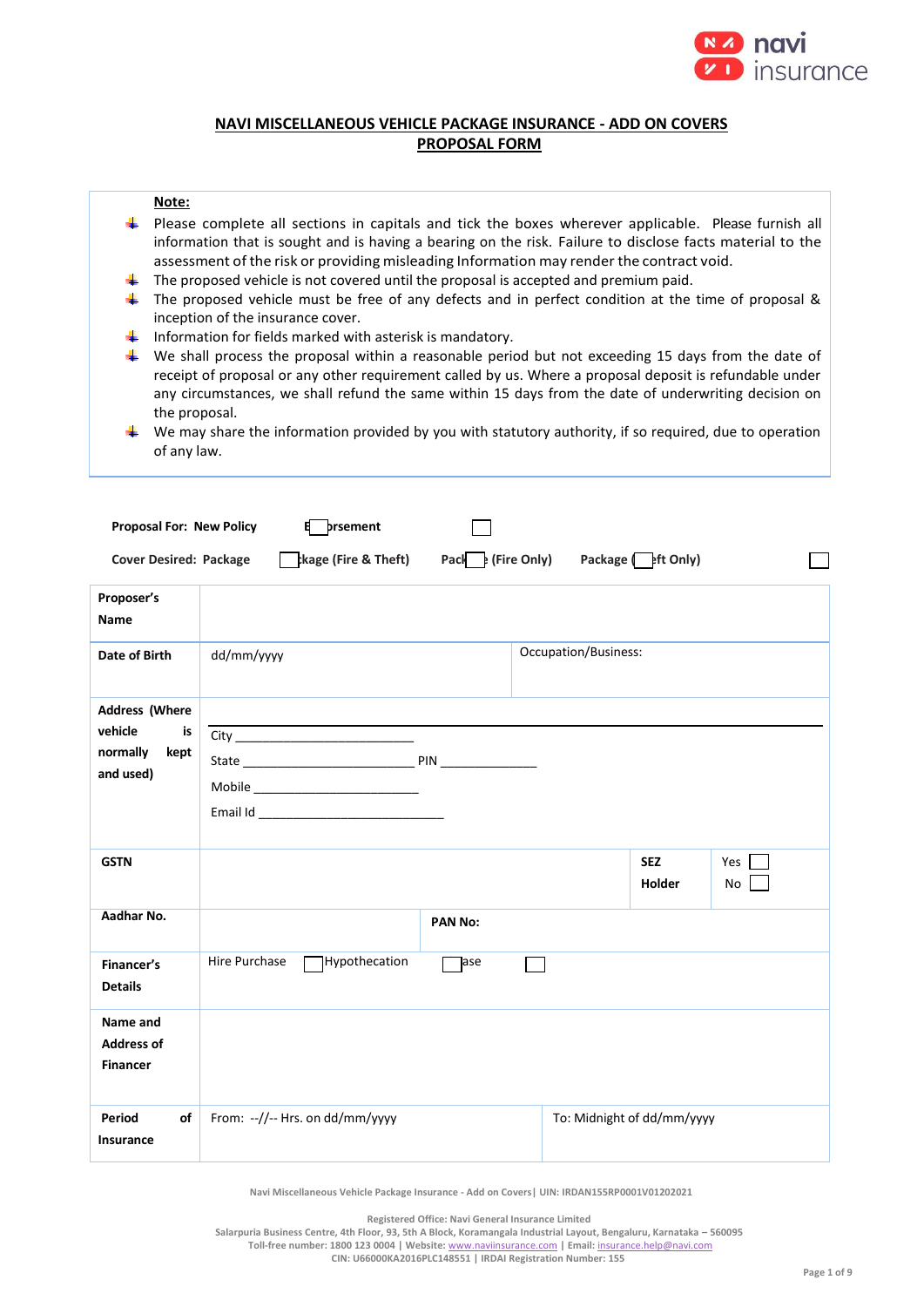

| <b>Details of Vehicle:</b><br>Whether the vehicle is New or Second Hand at the time of Purchase: New<br>Secon land                                                                                                        |                                       |                       |            |                       |       |                      |                                                                                                   |                           |                                                    |                              |
|---------------------------------------------------------------------------------------------------------------------------------------------------------------------------------------------------------------------------|---------------------------------------|-----------------------|------------|-----------------------|-------|----------------------|---------------------------------------------------------------------------------------------------|---------------------------|----------------------------------------------------|------------------------------|
| Date of<br><b>Purchase:</b>                                                                                                                                                                                               | $M$ $M$ $Y$<br>Y<br>D<br>D            |                       |            |                       |       |                      |                                                                                                   |                           |                                                    |                              |
|                                                                                                                                                                                                                           | *Vehicle Type: Indigenous<br>Imported |                       |            |                       |       |                      |                                                                                                   |                           |                                                    |                              |
| *Purpose for the which vehicle will be used:<br>hin Own Premises<br>pods Carrying (Public Carrier)<br>Goods Carrying (Private Carrier)<br>Private & Commercial Purpose<br>assenger carrying<br>Any Other - Please specify |                                       |                       |            |                       |       |                      |                                                                                                   |                           |                                                    |                              |
| <b>REGN.</b><br>No                                                                                                                                                                                                        | <b>Engine</b><br>No                   | <b>Chassis</b><br>No. | <b>YOM</b> | Make                  | Model | CC/HP/<br><b>GVW</b> | <b>Licensed</b><br>Seating/<br>carrying<br>Capacity<br>Including<br>driver<br>&<br><b>Cleaner</b> | <b>Type</b><br>of<br>Body | Date<br>of<br>Registratio<br>n/Date<br>of Purchase | Place of<br>registrat<br>ion |
| Luggage/ Caravan/ Trailer Registration No.<br><b>Fuel Type:</b><br>Diesel<br>LPG<br>Petrol<br>(Tick Wherever applicable)<br><b>CNG</b><br>Battery                                                                         |                                       |                       |            |                       |       |                      |                                                                                                   |                           |                                                    |                              |
| <b>Geographical Location:</b>                                                                                                                                                                                             |                                       |                       |            |                       |       |                      |                                                                                                   |                           |                                                    |                              |
| Type of Road where Vehicle would normally ply:<br>National/State Highways<br>City-Town Roads<br><b>Hilly Road</b><br>District Road                                                                                        |                                       |                       |            |                       |       |                      |                                                                                                   |                           |                                                    |                              |
| Nature of Goods carried Normally: Hazardous<br>Non-Hazardous<br>If Hazardous, name of hazardous material:                                                                                                                 |                                       |                       |            |                       |       |                      |                                                                                                   |                           |                                                    |                              |
| *Type of Permit<br>National<br>Others_<br>State<br>(Goods Carrying Vehicle):<br>Zonal<br><b>Hilly Areas</b><br>Local                                                                                                      |                                       |                       |            |                       |       |                      |                                                                                                   |                           |                                                    |                              |
| If National permit, specify States where vehicle would be plying                                                                                                                                                          |                                       |                       |            |                       |       |                      |                                                                                                   |                           |                                                    |                              |
| Permit Number______________ valid upto<br>D<br>M M Y<br>Y<br>D                                                                                                                                                            |                                       |                       |            |                       |       |                      |                                                                                                   |                           |                                                    |                              |
| *Type of Permit (Passenger Carrying<br>Vehicle):                                                                                                                                                                          |                                       |                       |            | <b>Stage Carriage</b> |       |                      | <b>Contract Carriage</b>                                                                          | ers                       |                                                    |                              |
| <b>YES</b><br><b>NO</b><br>Do you have PUC Certificate?<br>If Yes, please provide PUC No.<br>Y<br>$M$ $M$ $Y$<br>D<br>D<br>valid upto                                                                                     |                                       |                       |            |                       |       |                      |                                                                                                   |                           |                                                    |                              |

**Registered Office: Navi General Insurance Limited**

**Salarpuria Business Centre, 4th Floor, 93, 5th A Block, Koramangala Industrial Layout, Bengaluru, Karnataka – 560095**

**Toll-free number: 1800 123 0004 | Website:** [www.naviinsurance.com](http://www.naviinsurance.com/) **| Email:** [insurance.help@navi.com](mailto:insurance.help@navi.com)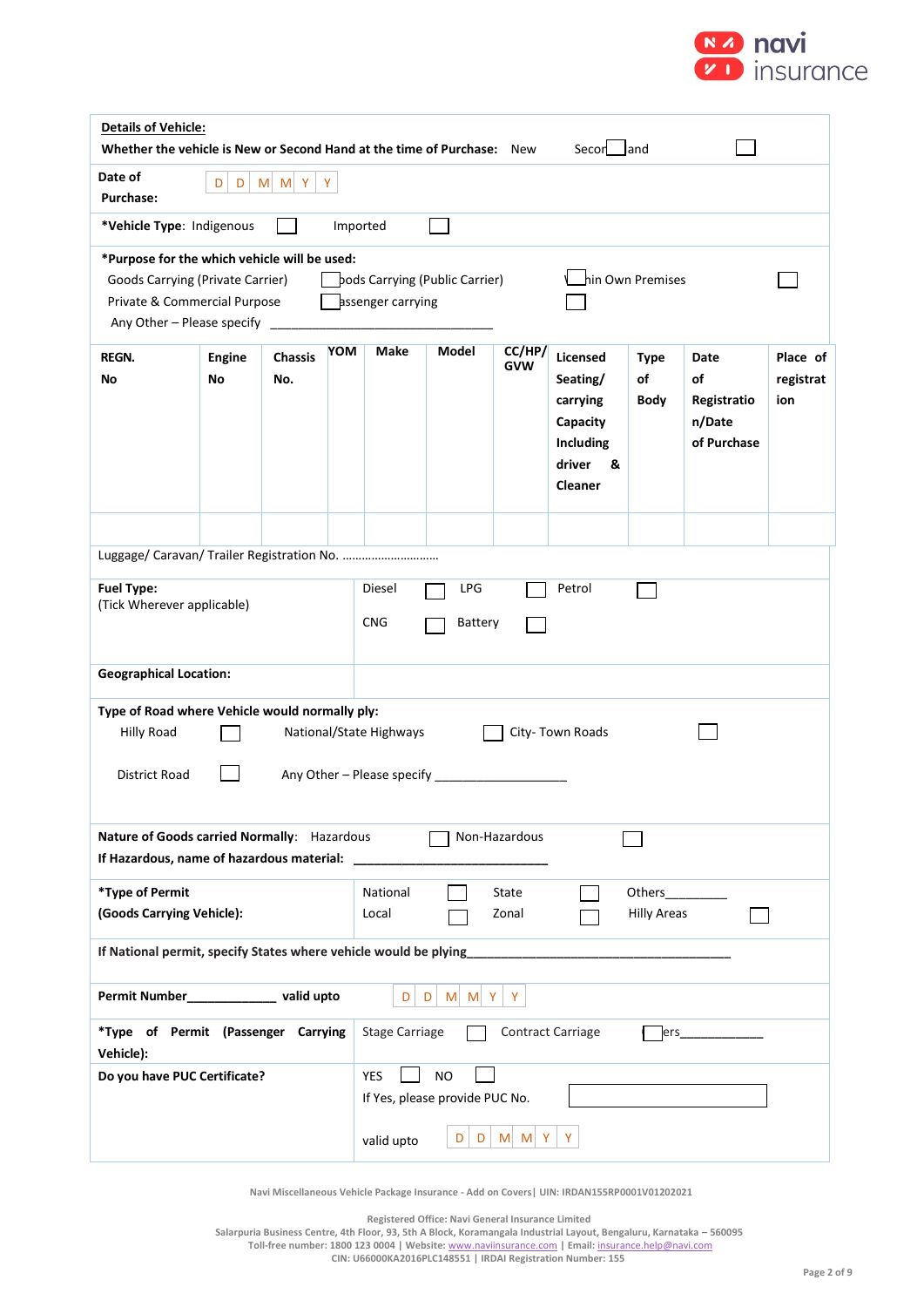

| Do you have Fitness Certificate?                                                                                                                                                                                                         |                                                                    |             |       |      |            |            |  |  |
|------------------------------------------------------------------------------------------------------------------------------------------------------------------------------------------------------------------------------------------|--------------------------------------------------------------------|-------------|-------|------|------------|------------|--|--|
|                                                                                                                                                                                                                                          | Vehicle will be used within own premises<br><b>YES</b>             |             |       |      |            |            |  |  |
| (Only if not licensed for general road use by RTO)<br>*Is the vehicle owned/hired/leased/permitted or likely to be owned /hired/leased/permitted by state transport authorities<br>for the purpose of public transport? YES<br><b>NO</b> |                                                                    |             |       |      |            |            |  |  |
| <b>Insured Declared Value*</b>                                                                                                                                                                                                           |                                                                    |             |       |      |            | Amount (₹) |  |  |
| <b>Insured Declared Value of Vehicle</b><br>1.                                                                                                                                                                                           | ₹                                                                  |             |       |      |            |            |  |  |
| Non-Electrical Accessories (other Than manufacturer fitted)<br>2.                                                                                                                                                                        |                                                                    |             |       |      |            |            |  |  |
| Sr. No.                                                                                                                                                                                                                                  | <b>Items Description</b>                                           |             |       |      |            |            |  |  |
| 1                                                                                                                                                                                                                                        |                                                                    |             |       |      |            |            |  |  |
| 2                                                                                                                                                                                                                                        |                                                                    | ₹           |       |      |            |            |  |  |
| 3                                                                                                                                                                                                                                        |                                                                    |             |       |      |            |            |  |  |
| Total                                                                                                                                                                                                                                    |                                                                    |             |       |      |            |            |  |  |
| 3.                                                                                                                                                                                                                                       | Electrical/Electronic Accessories (Other than manufacturer fitted) |             |       |      |            |            |  |  |
| Sr. No.                                                                                                                                                                                                                                  | <b>Items Description</b>                                           | <b>Make</b> | Model | Year | IDV in (₹) |            |  |  |
| 1.                                                                                                                                                                                                                                       |                                                                    |             |       |      |            |            |  |  |
| 2.                                                                                                                                                                                                                                       |                                                                    |             |       |      |            |            |  |  |
| 3.                                                                                                                                                                                                                                       |                                                                    |             |       |      |            | ₹          |  |  |
| Total                                                                                                                                                                                                                                    |                                                                    |             |       |      |            |            |  |  |
|                                                                                                                                                                                                                                          |                                                                    |             |       |      |            |            |  |  |
| <b>External CNG/LPG kit (Not Provided by manufacturer)</b><br>4.                                                                                                                                                                         | ₹                                                                  |             |       |      |            |            |  |  |
| Side Car(Two Wheelers)/ Trailers (Private Cars)<br>5.                                                                                                                                                                                    | ₹                                                                  |             |       |      |            |            |  |  |
| <b>Total IDV</b><br>6.                                                                                                                                                                                                                   |                                                                    |             |       |      |            | ₹          |  |  |

**Registered Office: Navi General Insurance Limited**

**Salarpuria Business Centre, 4th Floor, 93, 5th A Block, Koramangala Industrial Layout, Bengaluru, Karnataka – 560095 Toll-free number: 1800 123 0004 | Website:** [www.naviinsurance.com](http://www.naviinsurance.com/) **| Email:** [insurance.help@navi.com](mailto:insurance.help@navi.com)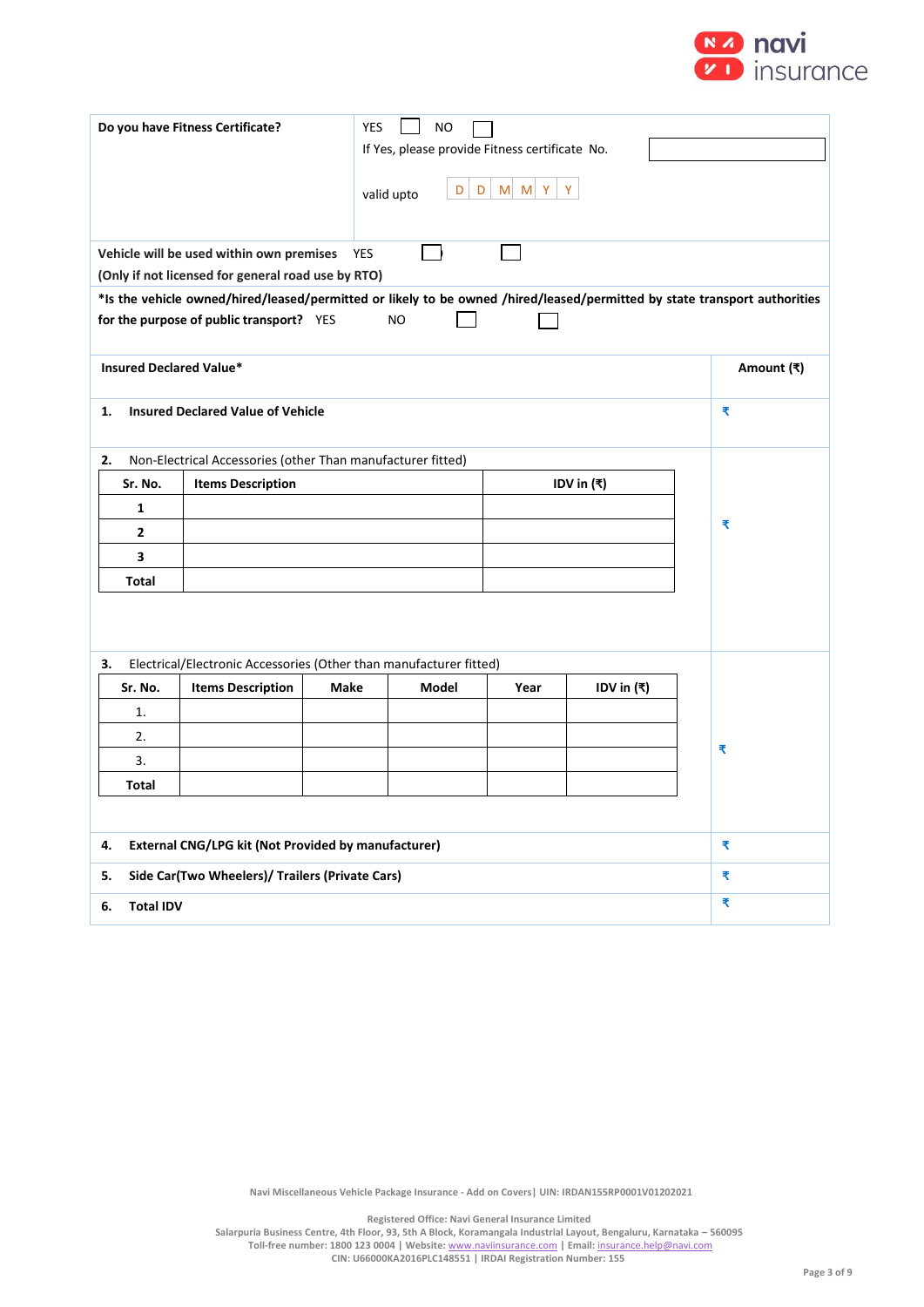

### **Note:**

The Insured's Declared Value (IDV) of the vehicle will be deemed to be the 'SUM INSURED' for the purpose of this tariff and it will be fixed at the commencement of each policy period for each insured vehicle.

The IDV of the vehicle is to be fixed on the basis of manufacturers listed selling price of the brand and model as the vehicle proposed for insurance at the commencement of insurance /renewal and adjusted for depreciation (as per schedule specified below). The IDV of the side car(s) and / or accessories, if any, fitted to the vehicle but not included in the manufacturer's listed selling price of the vehicle is / are also likewise to be fixed.

The schedule of age-wise depreciation as shown below is applicable for the purpose of Total Loss/ Constructive Total Loss (TL/ CTL) claims only. A vehicle will be considered to be a CTL where the aggregate cost of retrieval and / or repair of the vehicle subject to terms and conditions of the policy exceeds 75% of the IDV.

| <b>AGEOFVEHICLE</b>                         | % OF DEPRECIATION FOR FIXING IDV |
|---------------------------------------------|----------------------------------|
| Not exceeding 6 months                      | 5%                               |
| Exceeding 6 months but not exceeding 1 year | 15%                              |
| Exceeding 1 year but not exceeding 2 years  | 20%                              |
| Exceeding 2 year but not exceeding 3 years  | 30%                              |
| Exceeding 3 year but not exceeding 4 years  | 40%                              |
| Exceeding 4 year but not exceeding 5 years  | 50%                              |

Note. **IDV of obsolete models of vehicles (i.e. Models which the manufacturers have discontinued to manufacture) and vehicles beyond 5 years of age will be determined on the basis of an understanding between the insurer and the insured.**

### **PREVIOUS INSURER DETAILS\***

| &<br>Name<br>Address of the<br>Policy Issuing<br>Office | Policy Number                                                     | οf<br>Date<br>Expiry | of<br>Type<br>Cover.<br>Liability<br>Only/Package<br>/Others<br>(Specify) | Claims Lodged during the Preceding 5 Years |                                                                                                                 |         |  |
|---------------------------------------------------------|-------------------------------------------------------------------|----------------------|---------------------------------------------------------------------------|--------------------------------------------|-----------------------------------------------------------------------------------------------------------------|---------|--|
|                                                         |                                                                   |                      |                                                                           | Year                                       | Number                                                                                                          | Amount  |  |
|                                                         |                                                                   |                      |                                                                           |                                            |                                                                                                                 |         |  |
|                                                         |                                                                   |                      |                                                                           |                                            |                                                                                                                 |         |  |
|                                                         |                                                                   |                      |                                                                           |                                            |                                                                                                                 |         |  |
|                                                         |                                                                   |                      |                                                                           |                                            |                                                                                                                 |         |  |
|                                                         |                                                                   |                      |                                                                           |                                            |                                                                                                                 |         |  |
|                                                         | Are you entitled to a NO CLAIM BONUS from your previous insurer - |                      |                                                                           | Yes                                        | No l                                                                                                            |         |  |
| If YES                                                  | % please attach renewal notice from previous insurer.             |                      |                                                                           |                                            |                                                                                                                 |         |  |
| reason and details thereof:                             |                                                                   |                      |                                                                           |                                            | Has any Insurance Company Ever Declined/Cancelled /Refused Renewal/Imposed special condition or excess - Yes/No | If Yes. |  |
|                                                         |                                                                   |                      |                                                                           |                                            |                                                                                                                 |         |  |

**Navi Miscellaneous Vehicle Package Insurance - Add on Covers| UIN: IRDAN155RP0001V01202021**

**Registered Office: Navi General Insurance Limited**

**Salarpuria Business Centre, 4th Floor, 93, 5th A Block, Koramangala Industrial Layout, Bengaluru, Karnataka – 560095 Toll-free number: 1800 123 0004 | Website:** [www.naviinsurance.com](http://www.naviinsurance.com/) **| Email:** [insurance.help@navi.com](mailto:insurance.help@navi.com) **CIN: U66000KA2016PLC148551 | IRDAI Registration Number: 155**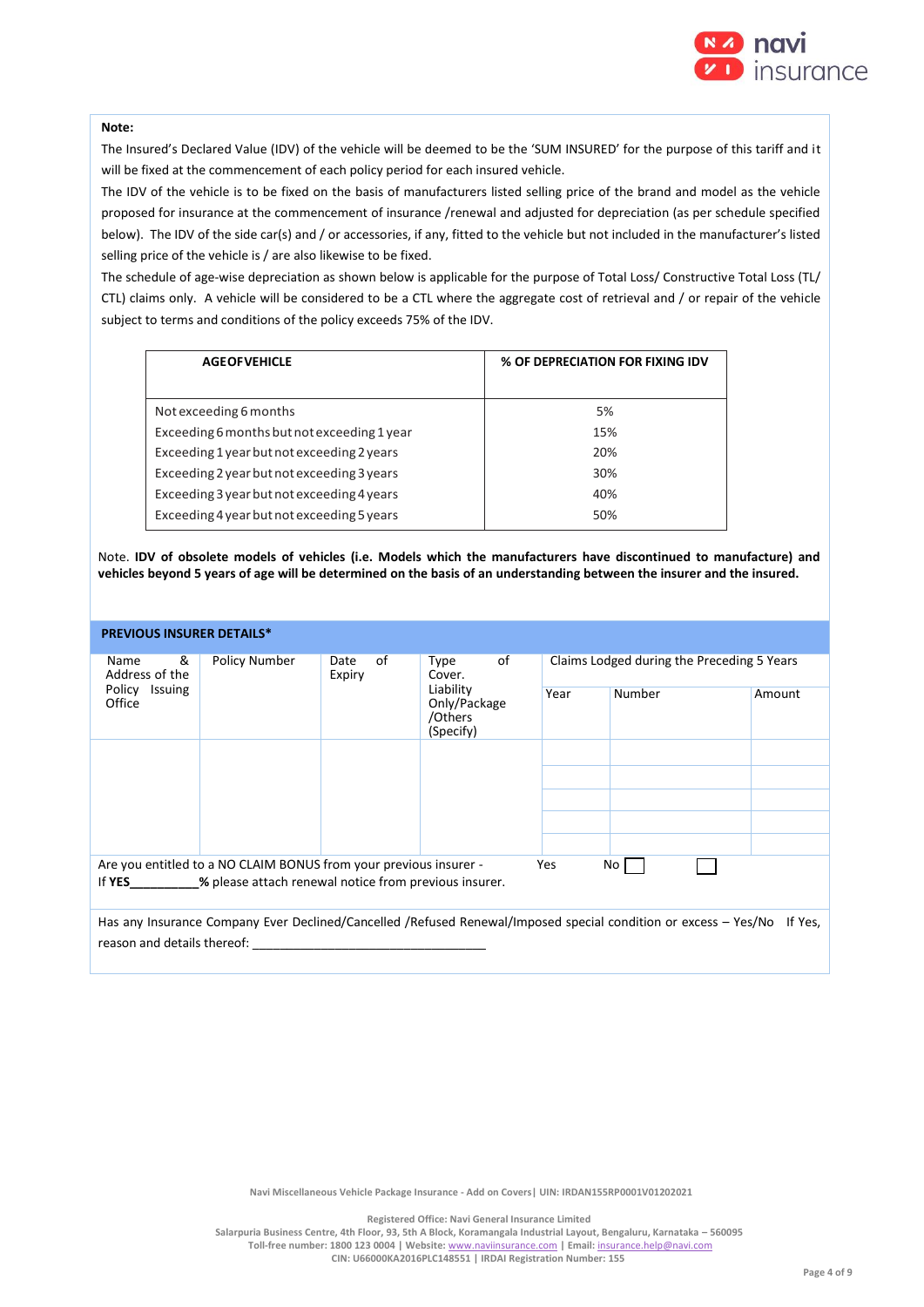

| Personal Accident Cover for Owner Driver is<br>compulsory. Please give details of nomination:<br>Note:<br>Personal Accident cover for Owner Driver is<br>1.<br>compulsory for Sum Insured of Rs.15,00,000/<br>2.<br>Compulsory PA cover to owner driver cannot<br>be granted where a vehicle is owned by a<br>company, a partnership firm or a similar<br>body corporate or where the owner-driver<br>does not hold an effective driving license.<br>Do you already have a 24 hour Personal<br>з.<br>Accident cover against Death and Permanent<br>Disability (Total and Partial) for Capital Sum<br>Insured of at least Rs.15 lacs? | (a)<br>Name of the Nominee & Age:<br>(b)<br>Relationship<br>Name of the Appointee<br>(c)<br>(If Nominee is a Minor)<br>(d)<br>Relationship to the Nominee :<br>Yes/No, if yes, Sum Insured: _______ |
|--------------------------------------------------------------------------------------------------------------------------------------------------------------------------------------------------------------------------------------------------------------------------------------------------------------------------------------------------------------------------------------------------------------------------------------------------------------------------------------------------------------------------------------------------------------------------------------------------------------------------------------|-----------------------------------------------------------------------------------------------------------------------------------------------------------------------------------------------------|
| <b>EXTENSIONS</b><br>(Tick on relevant option and provide details wherever applicable)                                                                                                                                                                                                                                                                                                                                                                                                                                                                                                                                               |                                                                                                                                                                                                     |
| Whether extension of geographical area to the<br>following countries?<br>(Bangladesh, Bhutan, Maldives, Nepal, Pakistan and<br>Sri Lanka.)<br>Do you wish to cover Overturning Risk for<br>SpecifiedMiscellaneous vehicle?<br>Do you wish to cover loss of or damage to lamps tyres                                                                                                                                                                                                                                                                                                                                                  | Yes/No<br>If 'Yes' state, the name of the countries.<br>1)<br><u> 1989 - Johann Barbara, martin amerikan ba</u><br>2)<br><u> 1989 - Johann Barbara, martin a</u><br>3)<br>Yes/No<br>Yes/No          |
| tubes mudguards bonnet side parts bumpers and<br>paint work (IMT 21)?<br>Vehicle<br>belongs<br>Whether<br>the<br>Foreign<br>to                                                                                                                                                                                                                                                                                                                                                                                                                                                                                                       | Yes/No                                                                                                                                                                                              |
| Embassy/Consulate                                                                                                                                                                                                                                                                                                                                                                                                                                                                                                                                                                                                                    |                                                                                                                                                                                                     |
| <b>Liability to Third Parties</b><br>Do you wish to restrict the above limits to the<br>statutory TPPD Liability limit of Rs.6000/- only?<br>(The policy provides Third Party Property Damage<br>(TPPD of Rs.7.5 Lakhs).                                                                                                                                                                                                                                                                                                                                                                                                             | Yes/No                                                                                                                                                                                              |
| Do you wish to include Personal Accident (P.A.) Cover<br>for paid drivers, cleaners and conductors?<br>If yes, give the number of persons and Capital Sum<br>Insured (CSI) opted. The maximum CSI available per<br>person is Rs.2 lakhs.<br>(In multiples of Rs. 10,000 for Seating capacity as per<br>RC including driver)                                                                                                                                                                                                                                                                                                          | Yes/No<br><b>Number of Persons</b><br>CSI opted (Rs.)                                                                                                                                               |
|                                                                                                                                                                                                                                                                                                                                                                                                                                                                                                                                                                                                                                      |                                                                                                                                                                                                     |

**Registered Office: Navi General Insurance Limited**

**Salarpuria Business Centre, 4th Floor, 93, 5th A Block, Koramangala Industrial Layout, Bengaluru, Karnataka – 560095 Toll-free number: 1800 123 0004 | Website:** [www.naviinsurance.com](http://www.naviinsurance.com/) **| Email:** [insurance.help@navi.com](mailto:insurance.help@navi.com)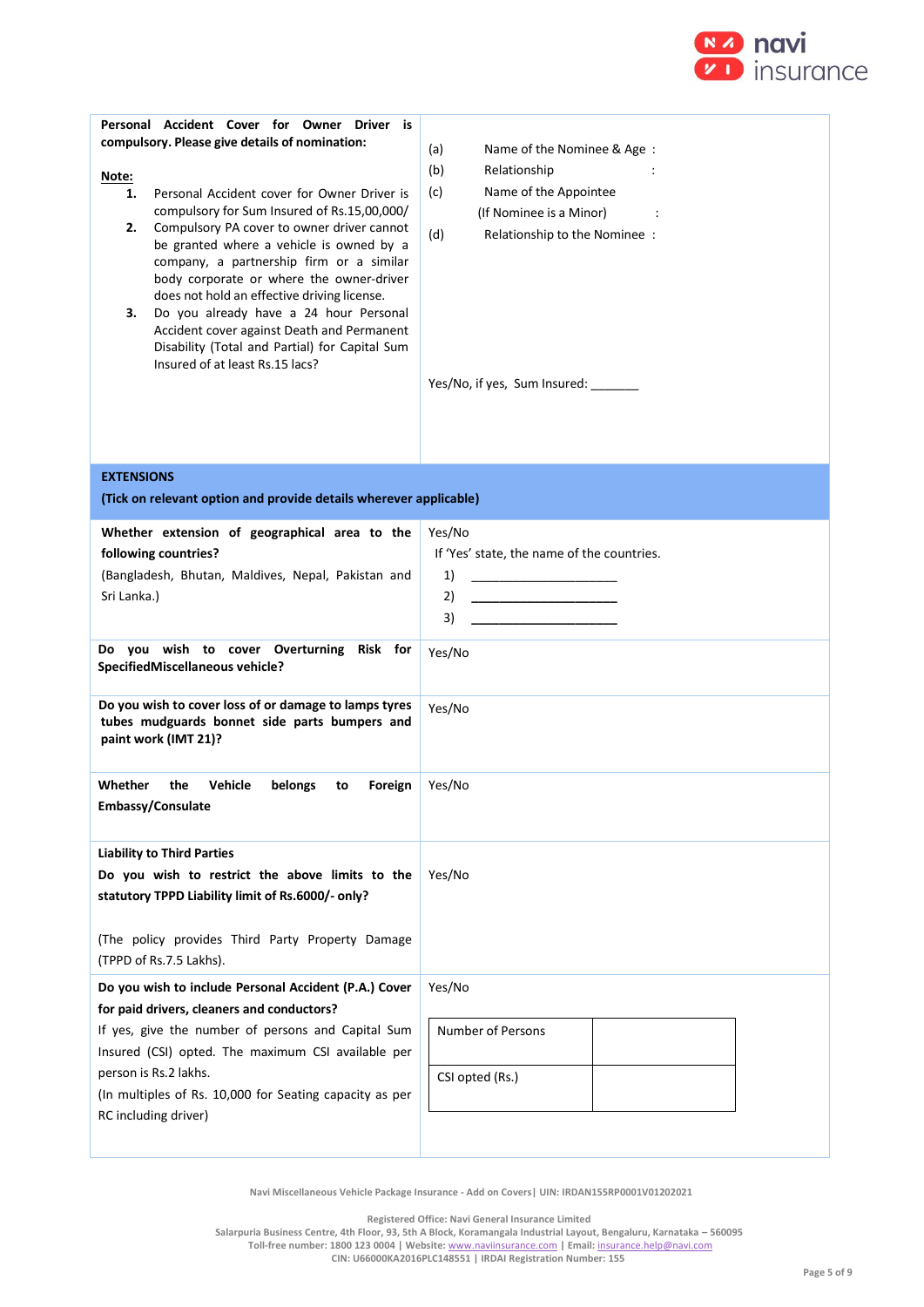

| Do You wish to include P.A Cover for unnamed                                   | Yes/No                                                  |                       |                                                                     |              |  |  |  |
|--------------------------------------------------------------------------------|---------------------------------------------------------|-----------------------|---------------------------------------------------------------------|--------------|--|--|--|
| persons hirer/pillion passengers (Two Wheelers)?                               |                                                         |                       |                                                                     |              |  |  |  |
| If yes, give the number of persons and Capital Sum                             | <b>Number of Persons</b>                                |                       |                                                                     |              |  |  |  |
| Insured (CSI) opted. The maximum CSI available per<br>person is Rs.2 lakhs.    |                                                         |                       |                                                                     |              |  |  |  |
| (In multiples of Rs. 10,000 for Seating capacity as per                        | CSI opted (Rs.)                                         |                       |                                                                     |              |  |  |  |
| RC including driver)                                                           |                                                         |                       |                                                                     |              |  |  |  |
|                                                                                |                                                         |                       |                                                                     |              |  |  |  |
| Do you wish to include legal liability Cover to                                | Yes/No                                                  |                       |                                                                     |              |  |  |  |
|                                                                                |                                                         |                       |                                                                     |              |  |  |  |
| A) Driver/Conductor/Cleaner<br>B) Other employees                              | No. Of persons ___________<br>No. Of persons __________ |                       |                                                                     |              |  |  |  |
| C) Non-fare paying passenger                                                   | No. Of persons __________                               |                       |                                                                     |              |  |  |  |
|                                                                                |                                                         |                       |                                                                     |              |  |  |  |
| <b>OTHER INFORMATION</b>                                                       |                                                         |                       |                                                                     |              |  |  |  |
| (Tick on relevant option and provide details wherever applicable)              |                                                         |                       |                                                                     |              |  |  |  |
| Whether the vehicle is used for driving tuitions?                              | Yes/No                                                  |                       |                                                                     |              |  |  |  |
|                                                                                |                                                         |                       |                                                                     |              |  |  |  |
| Whether vehicle is designed for use of Blind/                                  | Yes/No                                                  |                       |                                                                     |              |  |  |  |
| handicapped/mentally challenged persons and                                    |                                                         |                       |                                                                     |              |  |  |  |
| duly endorsed as such by RTA?                                                  |                                                         |                       |                                                                     |              |  |  |  |
| Whether vehicle is fitted with fibre glass tank?                               | Yes/No                                                  |                       |                                                                     |              |  |  |  |
|                                                                                | Yes/No                                                  |                       |                                                                     |              |  |  |  |
| Are you an existing customer of Navi General<br>Insurance?                     | Please provide Policy No: _________________________or   |                       |                                                                     |              |  |  |  |
|                                                                                | Customer ID                                             |                       |                                                                     |              |  |  |  |
| Is your vehicle fitted with any vehicle tracking                               |                                                         |                       |                                                                     |              |  |  |  |
| Device?                                                                        | Yes/No                                                  | If yes please specify |                                                                     |              |  |  |  |
|                                                                                |                                                         |                       |                                                                     |              |  |  |  |
| Is the vehicle fitted with the any Anti-Theft                                  | Yes/No                                                  |                       |                                                                     |              |  |  |  |
| Device approved by the ARAI, Pune?                                             | Automobile Association of India                         |                       | If yes, attach Certificate of Installation in the vehicle issued by |              |  |  |  |
|                                                                                |                                                         |                       |                                                                     |              |  |  |  |
| <b>Details of Driver</b>                                                       |                                                         |                       | <b>Driving</b><br>Experience                                        | Age          |  |  |  |
| <b>Owner Driver</b>                                                            |                                                         |                       |                                                                     |              |  |  |  |
| <b>Others</b>                                                                  |                                                         |                       |                                                                     |              |  |  |  |
| If Others, please specify relation to insured:                                 | (Please fill in the details)                            |                       |                                                                     |              |  |  |  |
|                                                                                |                                                         |                       |                                                                     |              |  |  |  |
| Any Physical infirmity/defective vision or Hearing?<br>If yes provide details: |                                                         |                       |                                                                     |              |  |  |  |
|                                                                                |                                                         |                       |                                                                     |              |  |  |  |
| Provide details of any Accident or Impending<br>Prosecution.                   | <b>Drivers Name</b>                                     | Date<br>of            | Circumstances of                                                    | Loss/Cost in |  |  |  |
|                                                                                |                                                         | Accident              | Accident                                                            | (₹)          |  |  |  |
|                                                                                |                                                         |                       |                                                                     |              |  |  |  |
| Any Other Relevant Information?                                                |                                                         |                       |                                                                     |              |  |  |  |

**Registered Office: Navi General Insurance Limited**

**Salarpuria Business Centre, 4th Floor, 93, 5th A Block, Koramangala Industrial Layout, Bengaluru, Karnataka – 560095 Toll-free number: 1800 123 0004 | Website:** [www.naviinsurance.com](http://www.naviinsurance.com/) **| Email:** [insurance.help@navi.com](mailto:insurance.help@navi.com)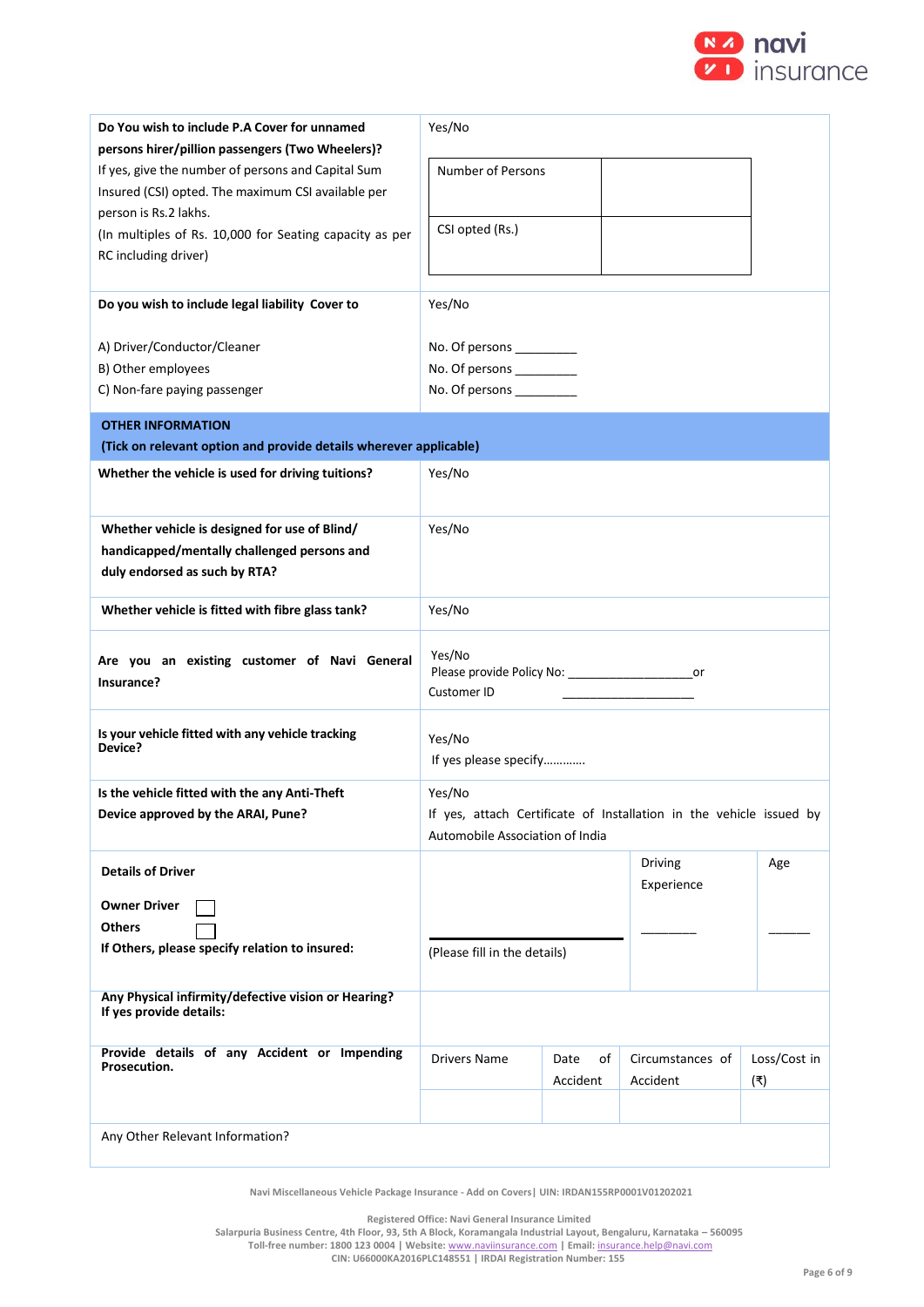

| <b>ADD ON COVERS</b>                                                                                |                                                                                                                                                                                                                                              |                           |                      |                                              |    |                            |  |
|-----------------------------------------------------------------------------------------------------|----------------------------------------------------------------------------------------------------------------------------------------------------------------------------------------------------------------------------------------------|---------------------------|----------------------|----------------------------------------------|----|----------------------------|--|
| (Can be opted on payment of additional premium)                                                     |                                                                                                                                                                                                                                              |                           |                      |                                              |    |                            |  |
| 1. Zero Dep Cover<br>□                                                                              |                                                                                                                                                                                                                                              |                           |                      |                                              |    |                            |  |
| No of Claims Without Deductible $\square$ Or With Deductible $\square$                              |                                                                                                                                                                                                                                              |                           |                      |                                              |    |                            |  |
|                                                                                                     |                                                                                                                                                                                                                                              | Deductible Amount         |                      |                                              |    |                            |  |
| 2. Consumable Expense $\Box$<br>□<br>3. Return to Invoice                                           |                                                                                                                                                                                                                                              |                           |                      |                                              |    |                            |  |
| □<br>4. EMI Protector                                                                               |                                                                                                                                                                                                                                              |                           |                      | 5. Engine Protector                          | □  |                            |  |
| (Covers upto3 EMI)                                                                                  |                                                                                                                                                                                                                                              |                           |                      | <b>Without Deductible</b>                    | □  |                            |  |
|                                                                                                     |                                                                                                                                                                                                                                              |                           | Or                   |                                              |    |                            |  |
|                                                                                                     |                                                                                                                                                                                                                                              |                           | With Deductible<br>□ |                                              |    |                            |  |
|                                                                                                     |                                                                                                                                                                                                                                              |                           |                      | Deductible Amount                            |    |                            |  |
| 6. Loss of Income*<br>□                                                                             |                                                                                                                                                                                                                                              |                           |                      |                                              |    |                            |  |
|                                                                                                     | Time Excess 7 days for Two & Three wheeler GCV's and 10 days                                                                                                                                                                                 |                           |                      | Do you wish to remove or reduce time excess? |    |                            |  |
| in case of other classes of GCV's                                                                   |                                                                                                                                                                                                                                              |                           | No $\Box$ Yes $\Box$ |                                              |    |                            |  |
|                                                                                                     |                                                                                                                                                                                                                                              |                           |                      | If Yes, By how many no. of days              |    |                            |  |
|                                                                                                     |                                                                                                                                                                                                                                              |                           |                      |                                              |    |                            |  |
| <b>PREMIUM PAYMENT AND BANK DETAILS</b>                                                             |                                                                                                                                                                                                                                              |                           |                      |                                              |    |                            |  |
| <b>Payment Option:</b>                                                                              | Cheque $\square$                                                                                                                                                                                                                             | Demand Draft $\square$    |                      | Fund Transfer $\square$                      |    | Pay Order □                |  |
|                                                                                                     | Debit Card $\Box$                                                                                                                                                                                                                            | Credit Card $\Box$        |                      |                                              |    |                            |  |
| <b>Premium Amount:</b>                                                                              | ₹                                                                                                                                                                                                                                            | Amount in Words:          |                      |                                              |    |                            |  |
|                                                                                                     | For Cheque/DD/PO (Payable in favour of Navi General Insurance Company Limited)                                                                                                                                                               |                           |                      |                                              |    |                            |  |
| <b>Account</b>                                                                                      |                                                                                                                                                                                                                                              |                           |                      |                                              |    |                            |  |
| <b>Holder Name</b>                                                                                  |                                                                                                                                                                                                                                              |                           |                      |                                              |    |                            |  |
| <b>Instrument Number</b>                                                                            |                                                                                                                                                                                                                                              | <b>Instrument Date</b>    |                      |                                              |    |                            |  |
| <b>Instrument Amount</b>                                                                            |                                                                                                                                                                                                                                              | <b>Bank Name</b>          |                      |                                              |    |                            |  |
| Credit/DebitCard No.                                                                                |                                                                                                                                                                                                                                              | <b>Expiry Date</b>        |                      |                                              |    |                            |  |
| <b>Fund Transfer/Wallet</b><br>$\ddot{\phantom{a}}$<br><b>Name of Bank/Wallet</b><br>$\ddot{\cdot}$ | <b>Transaction Number:</b>                                                                                                                                                                                                                   |                           |                      |                                              |    |                            |  |
| <b>PAN Number</b><br>$\ddot{\phantom{a}}$                                                           | <b>TAN Number</b>                                                                                                                                                                                                                            |                           |                      |                                              |    |                            |  |
| Note:                                                                                               |                                                                                                                                                                                                                                              |                           |                      |                                              |    |                            |  |
|                                                                                                     | As per the Regulatory requirements, we can affect payment of the refund (if any) and or claims only through Electronic                                                                                                                       |                           |                      |                                              |    |                            |  |
|                                                                                                     | Clearing System (ECS) / National Electronic Funds Transfer (NEFT) / Real Time Gross Settlement (RTGS) / Interbank Mobile<br>Payment Service (IMPS). If the premium payment mode is other than cheque, please provide your account details as |                           |                      |                                              |    |                            |  |
| mentioned below for refund purposes.                                                                |                                                                                                                                                                                                                                              |                           |                      |                                              |    |                            |  |
| <b>Account No.</b>                                                                                  |                                                                                                                                                                                                                                              | <b>IFSC/MICR Code</b>     |                      |                                              |    |                            |  |
| UPI ID                                                                                              |                                                                                                                                                                                                                                              | <b>Branch Name:</b>       |                      |                                              |    |                            |  |
| <b>Type of Account</b>                                                                              | Bank's Account<br>Saving<br>□                                                                                                                                                                                                                | Current Account $\square$ |                      |                                              |    |                            |  |
|                                                                                                     | Others (Please Specify) □                                                                                                                                                                                                                    |                           |                      |                                              |    |                            |  |
|                                                                                                     | ELECTRONIC INSURANCE ACCOUNT DETAILS OF PROPOSER                                                                                                                                                                                             |                           |                      |                                              |    |                            |  |
| (Email Id is mandatory)                                                                             |                                                                                                                                                                                                                                              |                           |                      |                                              |    |                            |  |
| Do you have an EIA                                                                                  | $\Box$ Yes<br>$\Box$ No                                                                                                                                                                                                                      |                           |                      | If No, do you wish to apply for EIA          |    | $\square$ Yes<br>$\Box$ No |  |
| If Yes, please quote the EIA number                                                                 |                                                                                                                                                                                                                                              |                           | <<                   |                                              | >> |                            |  |
|                                                                                                     | If applied, please mention your preferred Insurance Repository                                                                                                                                                                               |                           |                      | <<                                           |    | >>                         |  |
| *Email Id (Registered with Insurance Repository)                                                    |                                                                                                                                                                                                                                              | <<                        |                      | $\,>$                                        |    |                            |  |
|                                                                                                     | Your Policy will be credited in your EIA account and your address details as mentioned in the EIA shall override the address                                                                                                                 |                           |                      |                                              |    |                            |  |
|                                                                                                     | provided in this proposal for Insurance. We request you to inform the Repository of any changes in the details immediately.                                                                                                                  |                           |                      |                                              |    |                            |  |
| <b>Declaration:</b>                                                                                 |                                                                                                                                                                                                                                              |                           |                      |                                              |    |                            |  |
|                                                                                                     | "I/We desire to insure with NAVI GENERAL INSURANCE LTD ("Company") in respect of the vehicle described in this proposal                                                                                                                      |                           |                      |                                              |    |                            |  |
|                                                                                                     | Navi Miscellaneous Vehicle Package Insurance - Add on Covers   UIN: IRDAN155RP0001V01202021                                                                                                                                                  |                           |                      |                                              |    |                            |  |

**Registered Office: Navi General Insurance Limited**

**Salarpuria Business Centre, 4th Floor, 93, 5th A Block, Koramangala Industrial Layout, Bengaluru, Karnataka – 560095**

**Toll-free number: 1800 123 0004 | Website:** [www.naviinsurance.com](http://www.naviinsurance.com/) **| Email:** [insurance.help@navi.com](mailto:insurance.help@navi.com) **CIN: U66000KA2016PLC148551 | IRDAI Registration Number: 155**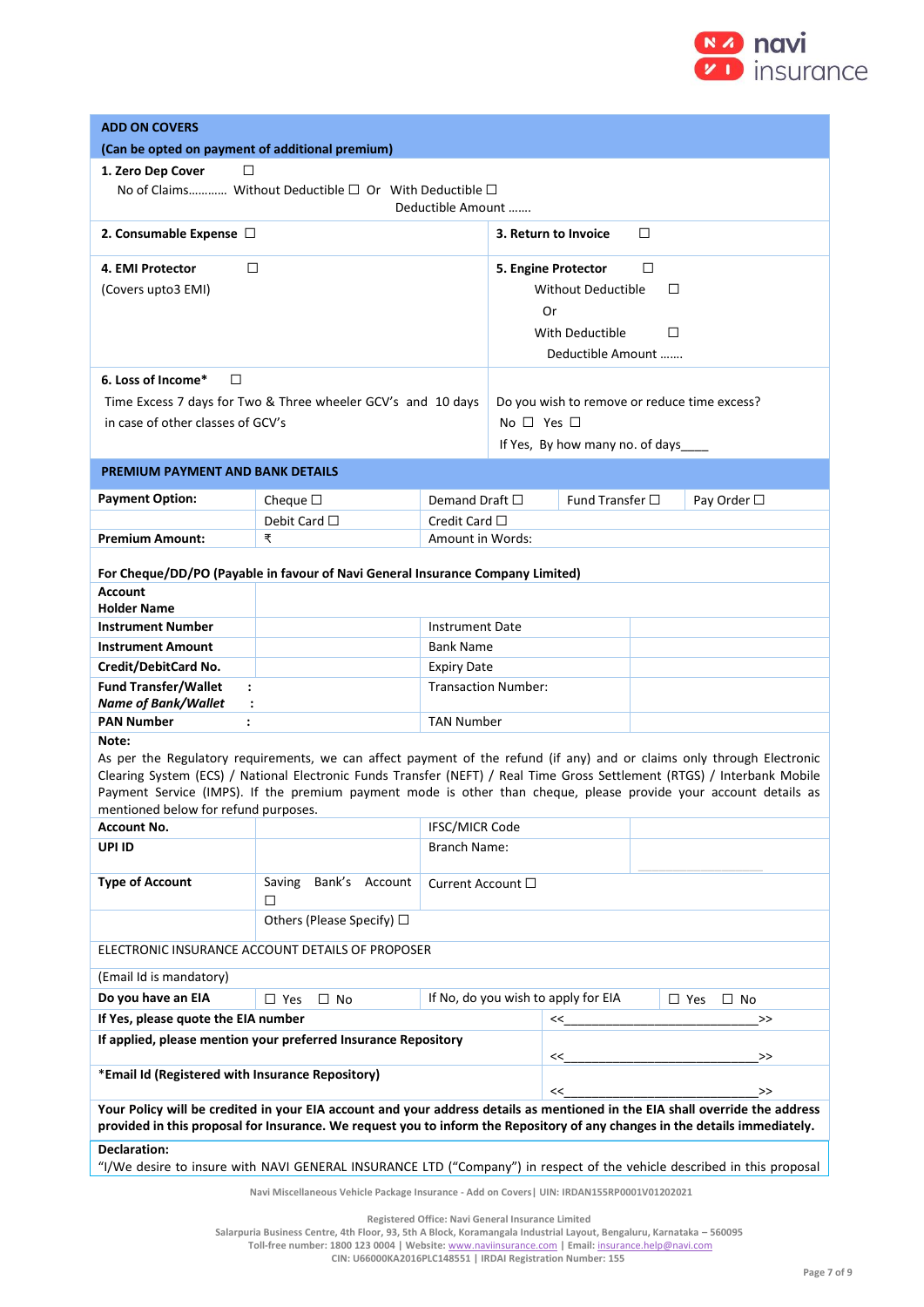

form and statements contained herein, shared by me digitally or otherwise either through Company website, emails, Mobile application or any such mode of communication are true and accurate representations. I/We undertake and confirm that:

- a) If any of the statements made herein are found to be false or incorrect, the benefits under this policy would stand forfeited.
- b) This application and declaration shall be promissory and shall be the basis of contract between me/us and the Company.
- c) I/We have read and understood the coverages, the terms and conditions and accept the Company's policy of insurance along with said conditions.
- d) If any additions or alterations are carried out by me/us in this proposal form or if there is any change in the information submitted by me/us after the submission of this proposal form, then the same would be conveyed to the Company immediately, failing which the benefits under the policy would stand forfeited.
- e) The Company may take appropriate measures to capture the voice log for all telephonic transactions carried out by me/us as required by the procedure/regulations internal or external to the Company and shall not hold the Company responsible or liable for relying/using such recorded telephonic conversation.
- f) The insurance would be effective only on acceptance of this application by the Company and the payment of requisite premium in advance. In the event of non-realization of the Cheque or non-receipt of the amount of premium by the company, the policy shall be deemed cancelled "ab initio" and the Company shall not be responsible for any liabilities of whatsoever nature under this policy.
- g) I/We agree to receive "Certificate of Insurance and Policy Schedule" only and shall access the policy terms, conditions and exclusions on the company's website.
- h) I/We hereby confirm that all premiums have been/will be paid from bonafide sources and no premiums have been/will be paid out of proceeds of crime related to any of the offence listed in Prevention of Money Laundering Act, 2002. I understand that the Company has the right to call for documents to establish sources of funds.
- i) I hereby authorize the Company to notify me through email, SMS, or any other electronic mode any information pertaining to my proposal, policy document, claim servicing etc.

# **Declaration for No Claim Bonus (if NCB claimed but confirmation from previous insurer not submitted).**

I/We declare that the rate of NCB claimed by me/us is correct and that NO CLAIM has arisen in the expiring Policy Period (Copy of Policy enclosed). I/We further undertake that if this declaration is found incorrect, all benefits under the Policy in respect of Section I of the Policy will stand forfeited.

**Place:**

# **Date: Signature of Proposer**

| INTERMEDIARY DETAILS (FOR OFFICE USE ONLY) |                                     |  |  |  |  |
|--------------------------------------------|-------------------------------------|--|--|--|--|
| <b>Branch Office</b>                       | <b>Intermediary Code</b>            |  |  |  |  |
| Branch Code                                | <b>Intermediary Name</b>            |  |  |  |  |
| Business Sector Urban/Rural/Social         | Intermediary contact Number         |  |  |  |  |
| Point of Sale Person Name                  | Point of Sale Person Contact Number |  |  |  |  |

**Navi Miscellaneous Vehicle Package Insurance - Add on Covers| UIN: IRDAN155RP0001V01202021**

**Registered Office: Navi General Insurance Limited**

**Salarpuria Business Centre, 4th Floor, 93, 5th A Block, Koramangala Industrial Layout, Bengaluru, Karnataka – 560095 Toll-free number: 1800 123 0004 | Website:** [www.naviinsurance.com](http://www.naviinsurance.com/) **| Email:** [insurance.help@navi.com](mailto:insurance.help@navi.com) **CIN: U66000KA2016PLC148551 | IRDAI Registration Number: 155**